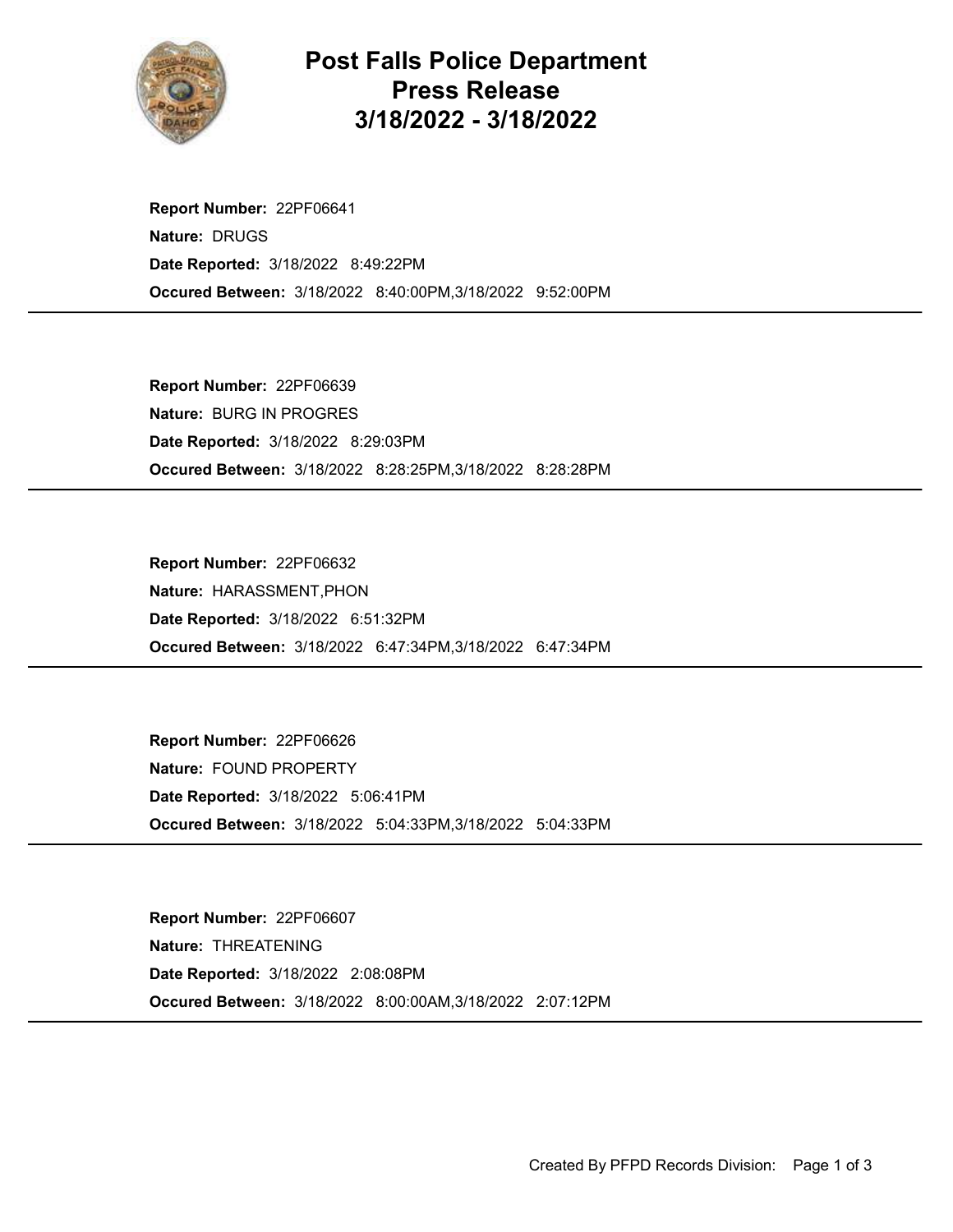Occured Between: 3/18/2022 1:43:08PM,3/18/2022 1:43:08PM Report Number: 22PF06602 Nature: ASSAULT Date Reported: 3/18/2022 1:46:40PM

Occured Between: 3/18/2022 9:43:54AM,3/18/2022 9:43:54AM Report Number: 22PF06583 Nature: SEX OFFENSE Date Reported: 3/18/2022 9:45:05AM

Occured Between: 3/18/2022 8:45:08AM,3/18/2022 8:45:13AM Report Number: 22PF06580 Nature: ACCIDENT PD Date Reported: 3/18/2022 8:45:45AM

Occured Between: 3/18/2022 8:36:29AM,3/18/2022 8:36:29AM Report Number: 22PF06579 Nature: BURGLARY Date Reported: 3/18/2022 8:38:13AM

Occured Between: 3/17/2022 8:45:00PM,3/18/2022 8:00:00AM Report Number: 22PF06577 Nature: BURGLARY AUTO Date Reported: 3/18/2022 8:31:32AM

Occured Between: 3/18/2022 8:26:02AM,3/18/2022 8:26:02AM Report Number: 22PF06578 Nature: BATTERY Date Reported: 3/18/2022 8:27:44AM